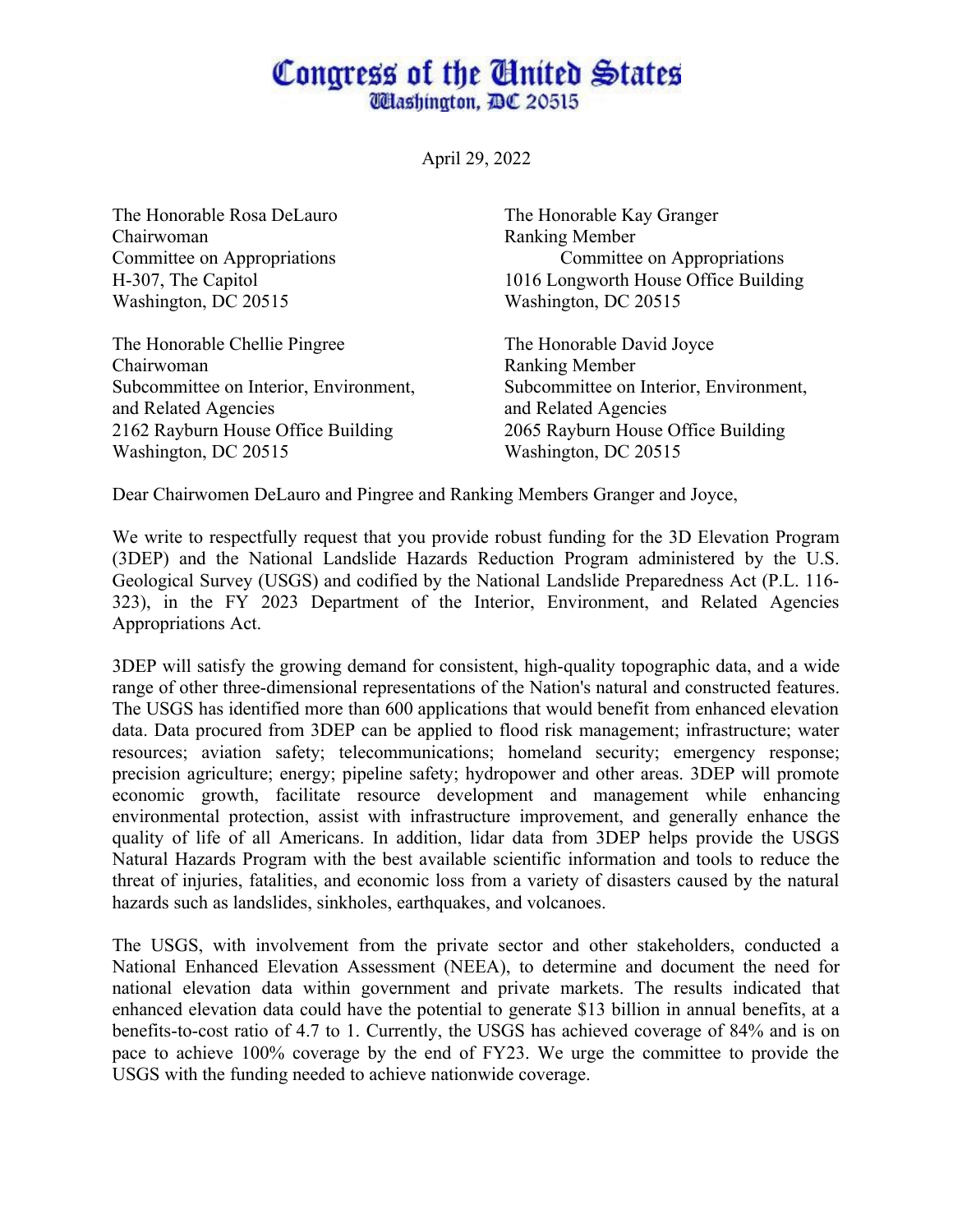We need to do more to fund programs and research efforts to prevent future natural disasters from becoming national tragedies. On January 5, 2021, the National Landslide Preparedness Act (P.L. 116-323) was signed into law making landslides a national priority, authorizing 3DEP and the National Landslide Hazards Reduction Program to better identify and understand landslide risks, coordinate with local and state agencies, and help improve emergency preparedness.

We are committed to working with our colleagues on both sides of the aisle to do everything we can to maximize the benefits for my constituents and for citizens across the country from the more than 600 public applications and business uses of enhanced elevation data. Thank you for your attention to this request.

Sincerely,

Suzan  $K$ . DelBene Member of Congress

Jenniffer González-Colón Member of Congress

Mac C

Mark DeSaulnier Member of Congress

Darren Soto Member of Congress

Cath We Ind

Cathy McMorris Rodgers Member of Congress

Peter A. DeFazio Member of Congress

Jacoph D. Marelle

Joseph D. Morelle Member of Congress

Jésús G. "Chuy" García Member of Congress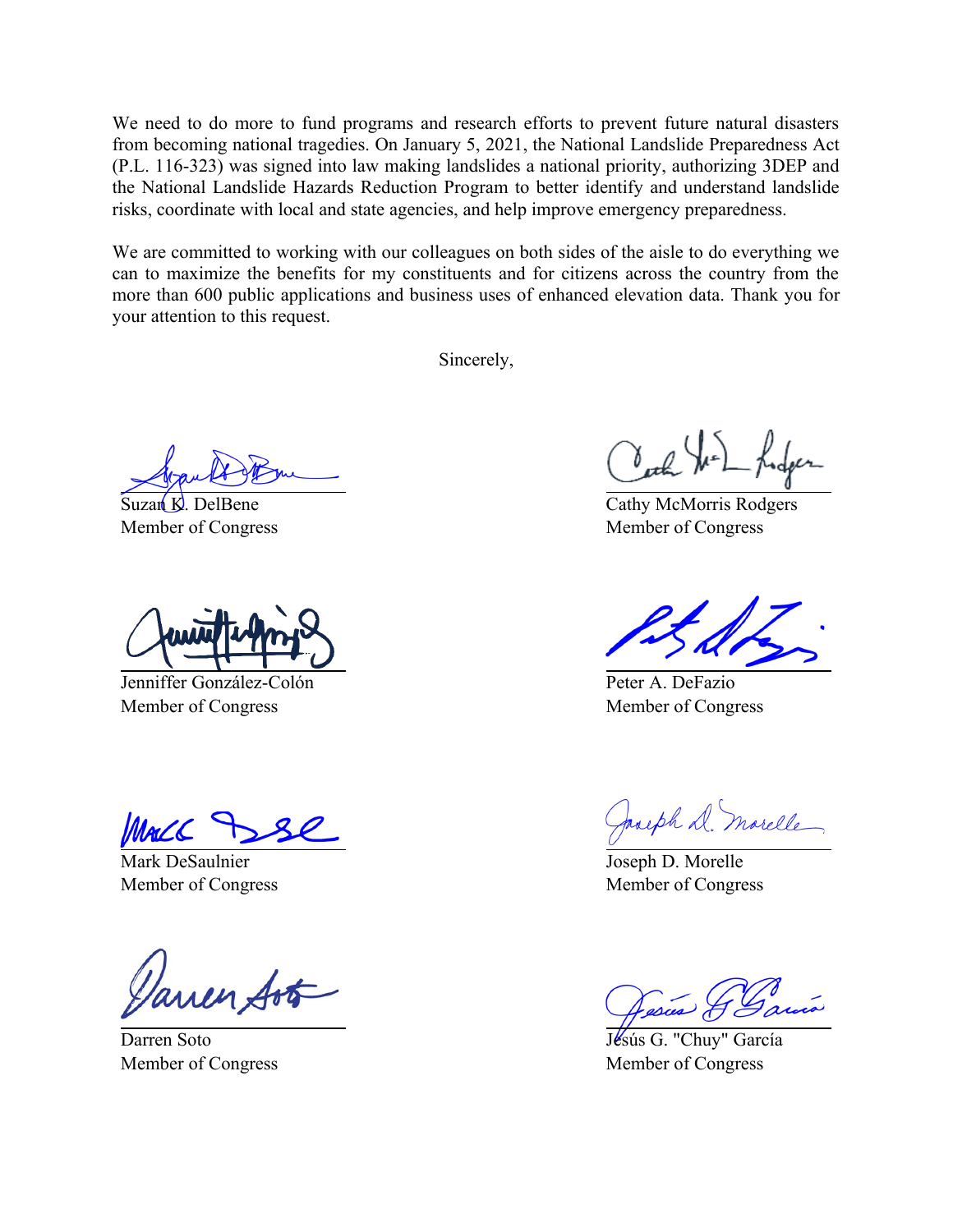- f/| p

Vicente Gonzalez Member of Congress

Donald M. Payne, Jr. Member of Congress

druer

Jackie Speier Member of Congress

Soster

Bill Foster Member of Congress

Juru

Kim Schrier, M.D. Member of Congress

Jonn Lamb

Conor Lamb Member of Congress

Anthony G. Brown Member of Congress

appropt.

Andrew R. Garbarino Member of Congress

 $1 - 4$ 

Jerry McNerney Member of Congress

Jim Costa Member of Congress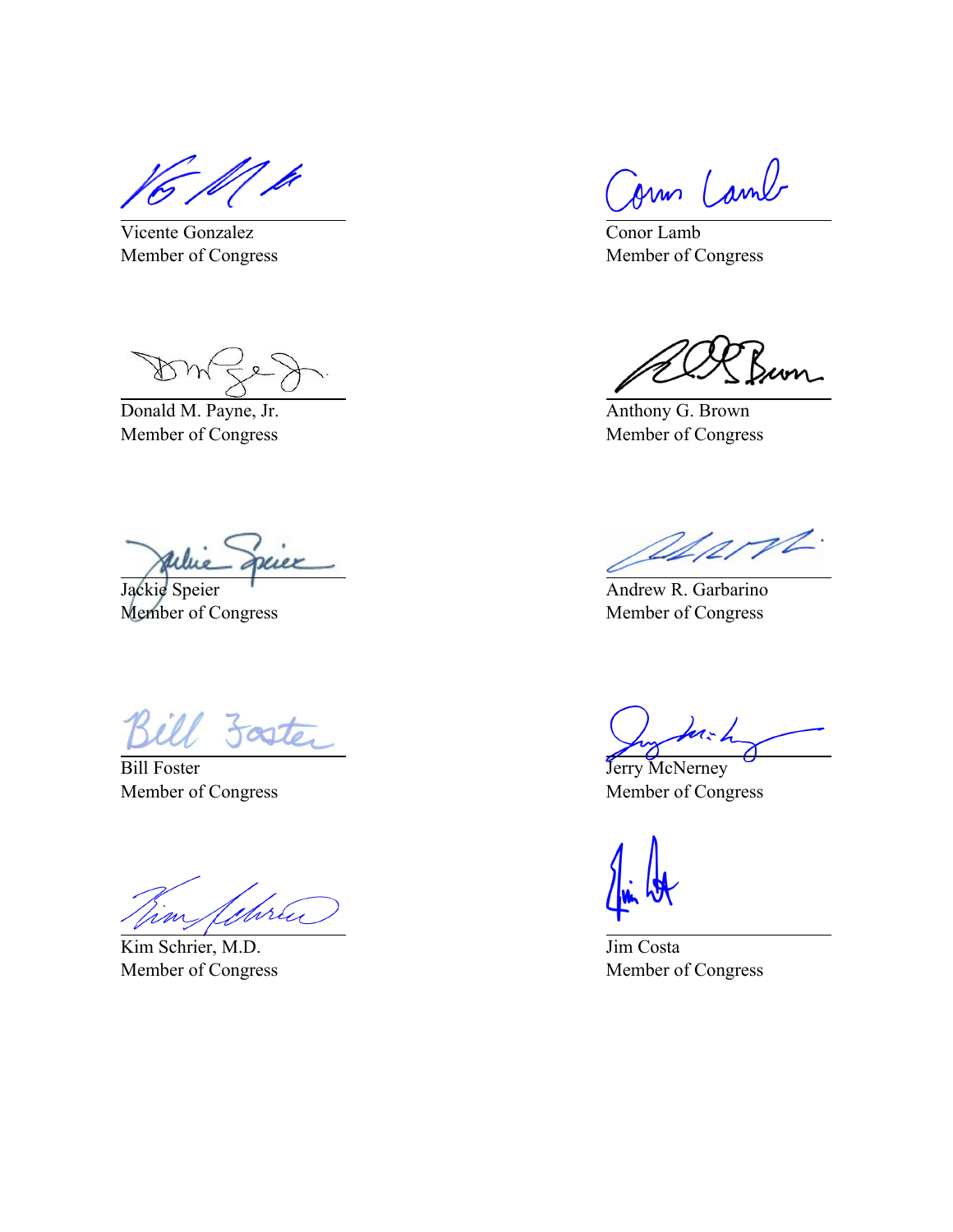Jason Crow Member of Congress

Jelanie A. Stansburg

Melanie Stansbury Member of Congress

Jimmy Panetta Member of Congress

Hay El Casart

Stacey E/Plaskett Member of Congress

Alexandria Ocasio-Cortez Member of Congress

Doug Lambour

Doug Lamborn Member of Congress

alex X Morney

Alex X. Mooney Member of Congress

Jakana Hayes

Member of Congress

Burgess Owens Member of Congress

Fred Keller Member of Congress